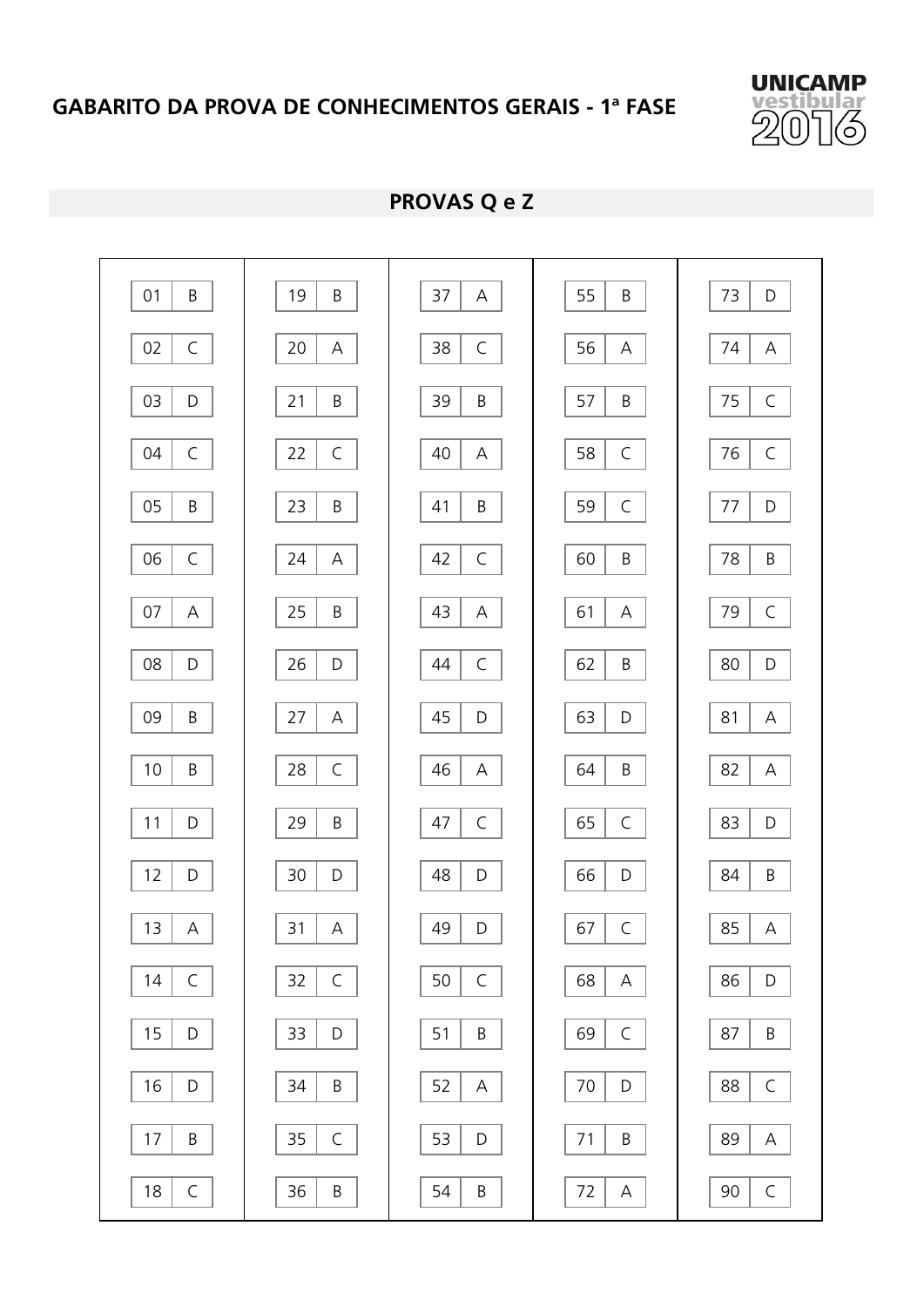

**PROVAS R e Y** 

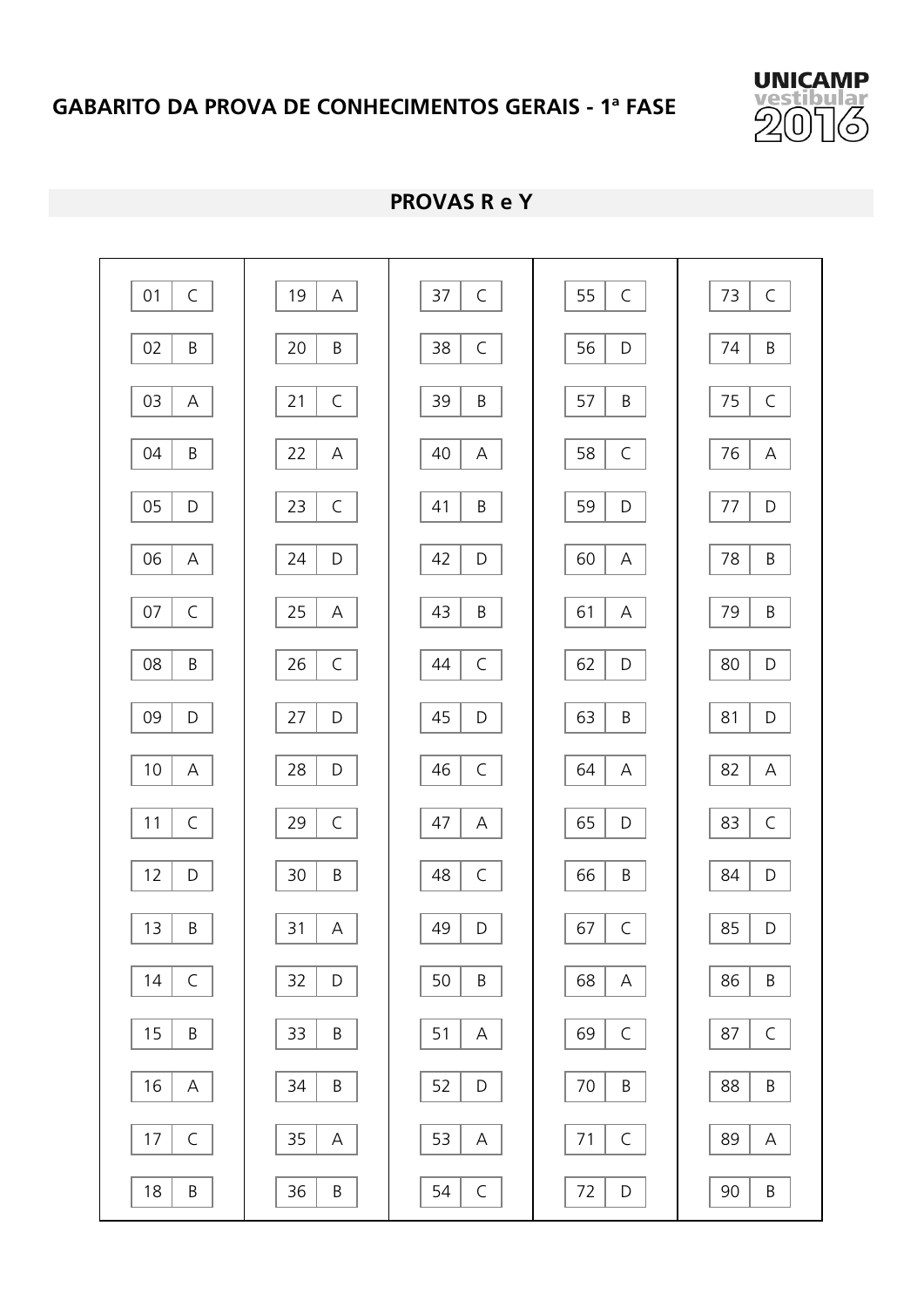

**PROVAS S e X**